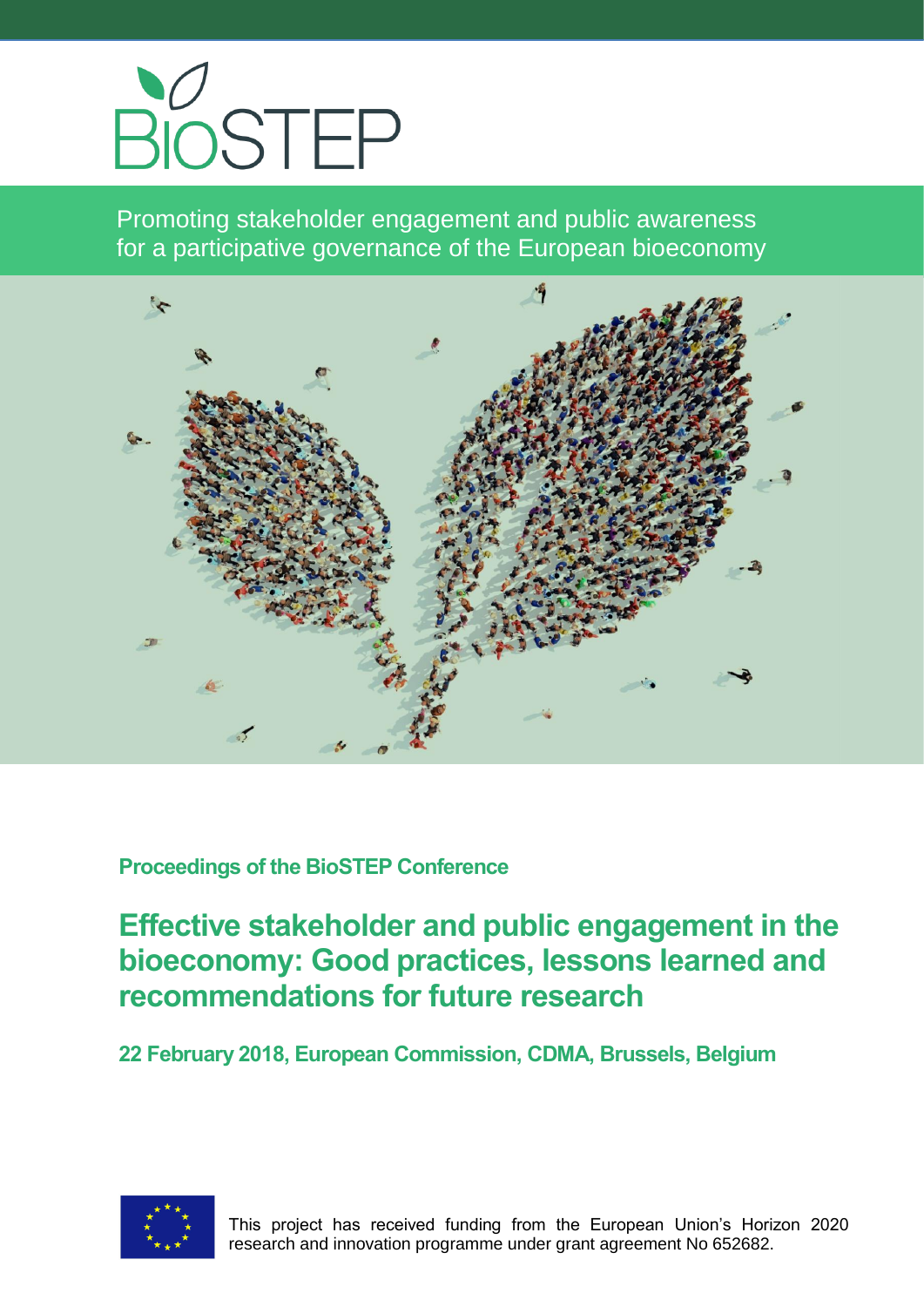### **ACKNOWLEDGMENT & DISCLAIMER**

This project has received funding from the European Union's Horizon 2020 research and innovation programme under grant agreement No 652682. Neither the European Commission nor any person acting on behalf of the Commission is responsible for how the following information is used. The views expressed in this publication are the sole responsibility of the author and do not necessarily reflect the views of the European Commission.

Reproduction and translation for non-commercial purposes are authorised, provided the source is acknowledged and the publisher is given prior notice and sent a copy.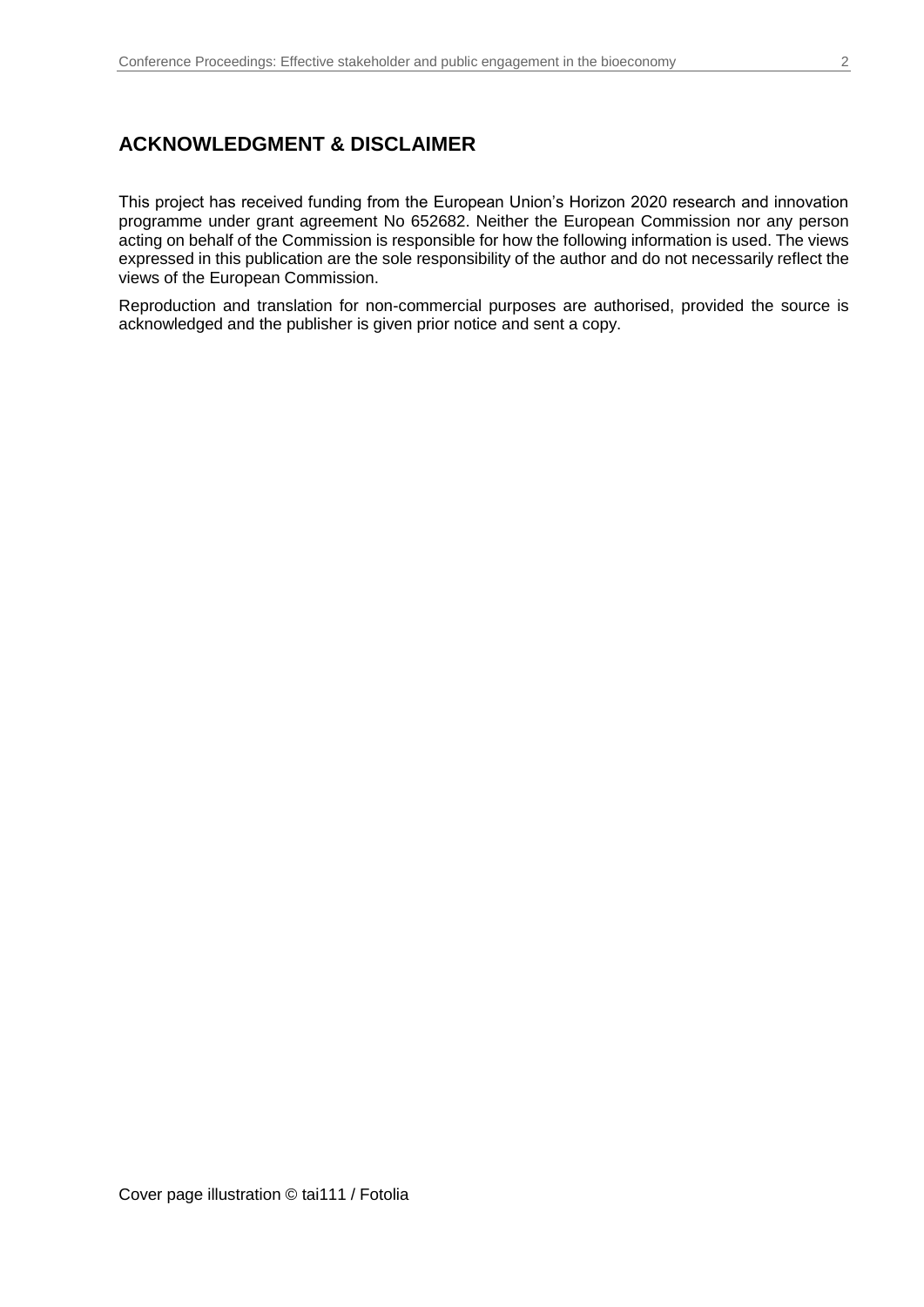# **1 Introduction**

Over a period of three years, BioSTEP has designed and implemented a wide range of participatory tools to engage citizens and various stakeholder groups in discussions about the future development of Europe's bioeconomy. These tools covered different modes of participation, ranging from education and information activities to intensive stakeholder dialogues and the co-creation of regional bioeconomy roadmaps. The objectives of this [conference](https://www.bio-step.eu/fileadmin/BioSTEP/Bio_events/BioSTEP_Conference_Agenda_Final.pdf) were to:

- Present and discuss [practical lessons learned](https://www.bio-step.eu/fileadmin/BioSTEP/Bio_documents/BioSTEP_D4.2_Lessons_learned_from_BioSTEP.pdf) from the application of BioSTEP's participatory tools.
- Discuss how the lessons learned from BioSTEP can inform ongoing and future activities of the EU Bioeconomy Stakeholders Panel and the update of the EU Bioeconomy Strategy and its Action Plan.
- Present and discuss [recommendations for future research](https://www.bio-step.eu/fileadmin/BioSTEP/Bio_documents/BioSTEP_Research_Recommendations_final.pdf) that emerged from the application of BioSTEP's participatory tools.

The conference was attended approx. 80 [bioeconomy stakeholders,](https://www.bio-step.eu/fileadmin/BioSTEP/Bio_events/BioSTEP_Conference_Participants.pdf) including industry representatives, representatives of regional bioeconomy clusters, representatives of non-governmental and civil society organisations, policy-makers, researchers, and consultants. Overall, stakeholders from 17 different Member States participated in the conference; stakeholders from Belgium (as the official seat of many European associations and institutions), Germany and the Netherlands represented the majority of the participants. This conference was the final event of the BioSTEP project.

# **2 After the review: What's next for the EU Bioeconomy Strategy?**

In his [presentation,](https://www.bio-step.eu/fileadmin/BioSTEP/Bio_documents/BioSTEP_Conference_Kuett_2018.pdf) Waldemar Kütt (DG Research & Innovation, European Commission) informed the conference participants about the recently published Roadmap on the update of 2012 Bioeconomy Strategy. The development of the Roadmap has been coordinated by the Secretariat General of the European Commission, whereby DG R&I was responsible for the overall process and other DGs, such as DG AGRI, DG ENV and DG MARE, contributed. The roadmap builds on the [review of the](https://ec.europa.eu/research/bioeconomy/pdf/review_of_2012_eu_bes.pdf#view=fit&pagemode=none)  [Bioeconomy Strategy](https://ec.europa.eu/research/bioeconomy/pdf/review_of_2012_eu_bes.pdf#view=fit&pagemode=none) and aims to step up action to ensure that the bioeconomy provides a long-term balance of social, environmental and economic gains. In particular, it sets up actions to:

- Support strategic research and innovation through the EU.
- Strengthen support for education and training.
- Strengthen and upscale bio-based sectors.
- Mobilise investments.
- Support the creation of markets for novel, innovative and more sustainable and circular bioeconomy products and processes.
- Develop better performance monitoring and assessment frameworks with SMART indicators ("Specific, Measurable, Achievable, Realistic, Timely").
- Encourage the adoption, update and coherence of national and regional Bioeconomy Strategies throughout Europe.
- Strengthen the understanding and resilience of land and sea ecosystems.

According to Waldemar Kütt, the updated strategy will reflect a system-wide approach, which goes beyond research and innovation, addresses trade-offs between the different sectors and aims to enhance circularity and sustainability. The new updated strategy is expected to enter into force by the end of 2018 and will be presented and discussed at a conference on 22 October 2018.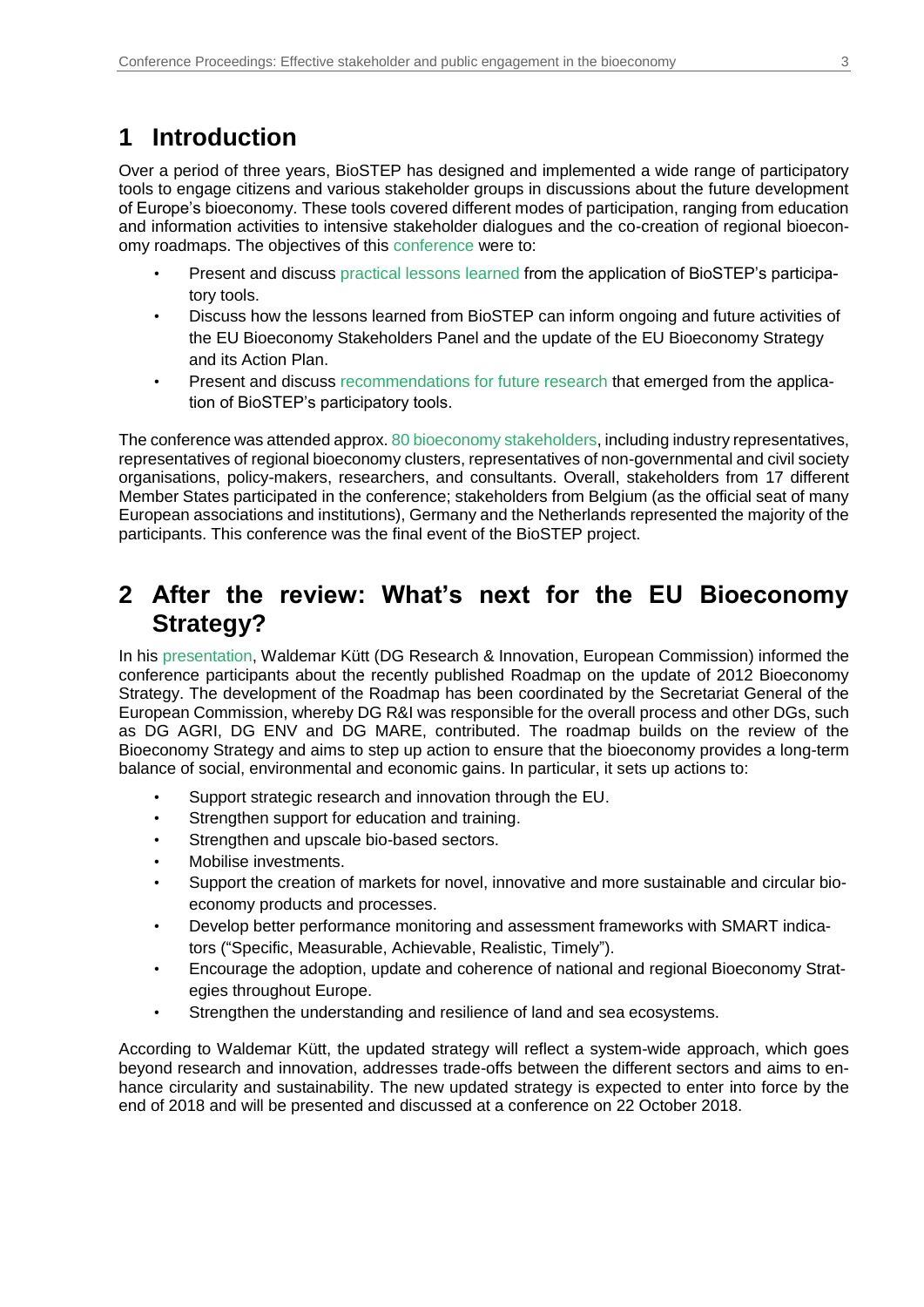# **3 Stakeholder and public engagement in the bioeconomy: Messages from the European Bioeconomy Stakeholders Manifesto**

In this session, the Chair of the EU Bioeconomy Stakeholders Panel, Joanna Dupont-Inglis (EuropaBio), [presented](https://www.bio-step.eu/fileadmin/BioSTEP/Bio_events/BioSTEP_Conference_Dupont-Ingles.pdf) the European Bioeconomy Stakeholders Manifesto. In her talk, she stated that the process of the manifesto was developed by 29 members, from industry, NGO, regional organisations, trade unions, academia and technology platforms. The manifesto was based on building blocks from the 4<sup>th</sup> Bioeconomy Stakeholders Conference in Utrecht, the Netherlands, under the auspices of the Dutch Presidency. It was developed in a participatory manner by involving a variety of stakeholders through expert interviews, stakeholder meetings, an email consultation and focus groups.

Today, the manifesto is used as a benchmark of current areas of consensus (with reference to the Stakeholder Panel). It lays down guiding principles toward a sustainable bioeconomy, actions to be taken and provides recommendation for EU policy makers and Member States. The paper also outlines opportunities and challenges of developing the bioeconomy further and provides other input and stimuli for Member States and other interested parties.

In addition, Joanna Dupont-Inglis gave some insights into the process of developing the manifesto, which showed the high heterogeneity of views on the priorities of the transition towards the bioeconomy. Different stakeholders see it as either a potential threat or as a potential opportunity (or both). There was considerable debate among the panel members about whether biomass should be considered a limited resource and about the degree to which the Common Agricultural Policy needs to be reformed, modernised or simplified. 26 out of 29 panel members have signed the final version of the manifesto. She concluded the presentation by highlighting that training and dialogue are essential for transforming society.

# **4 Effective stakeholder and public engagement in the bioeconomy: Lessons learned from BioSTEP**

In this session, the lessons learned from BioSTEP wer[e presented](https://www.bio-step.eu/fileadmin/BioSTEP/Bio_events/BioSTEP_Conference_Lessons_Learned.pdf) along three overarching categories: 'Education and information', 'Stakeholder dialogue' and 'Co-production of knowledge'. Kate Millar (University of Nottingham) from the BioSTEP consortium moderated and chaired this session, while providing some context for the single topics.

### **4.1 Education and Information**

Laura Griestop (BIOCOM) presented the public engagement activities of the project, namely the exhibition of bio-based products and informational material in the Glasgow Science Centre (~ 1,000 visitors), AmbienteParco in Brescia, Italy (~ 1,900 visitors), Fenice Green Energy Park in Padua, Italy (~ 1,040 visitors) and the Historical Museum or Stara Zagora, Bulgaria (~ 200 visitors). These exhibitions gave an opportunity to interact with the broader public and discuss the bioeconomy, which is a difficult policy field to communicate about. The exhibition's visitors valued the "hand-on" approach; the bioeconomy became "tangible".

Social media and the virtual exhibition were also successful in reaching and interacting with both the broader public and experts. In the following discussion, a participant commented that it would be useful to focus on the impacts of the bioeconomy, without using the actual term. This was also the approach of the BioSTEP exhibitions; namely, showing the products and potential beneficial impacts, without diving too deep into the discussion about climate change et cetera in the beginning. Joanna Dupont-Inglis (EuropaBio, Chair of the EU Bioeconomy Stakeholders Panel) highlighted the positive impacts of the exhibitions, before mentioning that in her experience many visitors wanted to buy the presented products immediately. Often, however, these products were still in the pilot stage. Laura Griestop then explained the product mix of the exhibitions, where prototypes from start-ups were combined with products already available in supermarkets.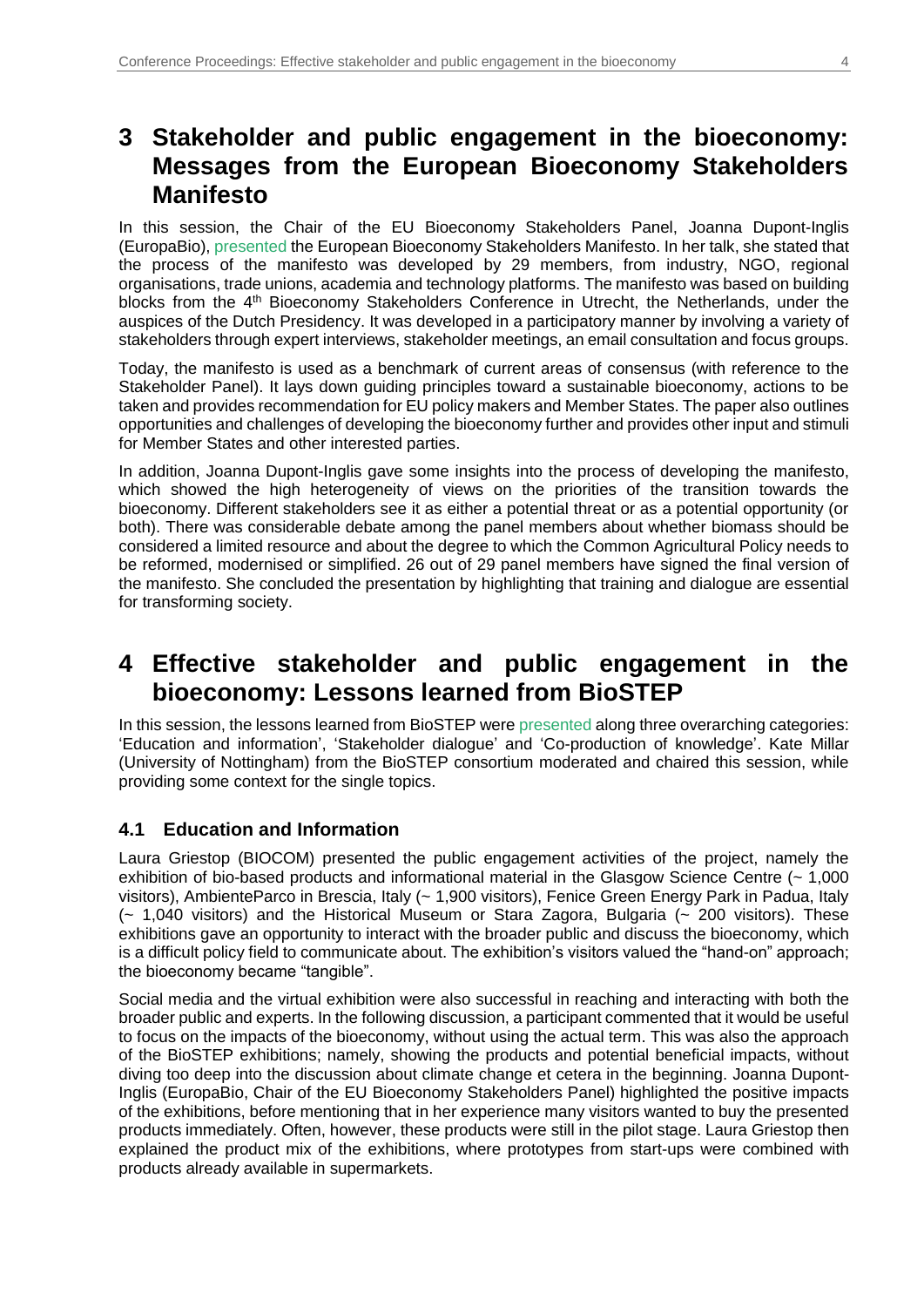### **4.2 Stakeholder dialogue**

Zoritza Kiresiewa (Ecologic Institute) presented the process and the results of BioSTEP's stakeholder dialogue, which consisted of an in-depth analysis of participatory processes supporting national and regional strategies, an EU-wide online stakeholder consultation, three regional policy workshops at the European, national and regional level, and a stakeholder conference (BioSTEP Forum). Eighty-five expert interviews, a citizen survey and a series of regional validation meetings were undertaken.

This assessment led to the following conclusions:

- An online survey can be an effective tool to engage with stakeholders, especially with researchers and business associations, and to a lesser extent with NGOs/CSOs.
- Consultations conducted in the early stages of a project can produce stakeholder interest that results in further involvement in the project's later stages.
- The local "culture of participation" matters and should be taken into account in the development and application of engagement tools.
- Successful stakeholder engagement requires tailoring engagement activities to the national/regional context, e.g. to existing policy debates or strategies.
- It is crucial to show the added value of participatory activities for stakeholders, e.g. by ensuring the policy relevance of events (workshops, conferences).
- It is challenging to engage with CSOs/NGOs and individual businesses. Thus, there is a need for strong and targeted mobilisation efforts (e.g. direct invitations, cost takeover).
- Formal evaluation processes (e.g. forms) of events do not always produce useful information; discussing informally with participants can sometimes yield more useful feedback.

The discussion afterwards focused on the role of the media as a key stakeholder. In BioSTEP, the media was not targeted as a stakeholder, but was engaged by the project's communication efforts. It was further mentioned that the aim of a consultation should be made clear, as well as the personal benefits that participants stand to gain from the consultation process. Regarding the involvement of civil society (organisations) in debates about the future development of the bioeconomy, Holger Gerdes (Ecologic Institute) pointed out that many actors – beyond environmental NGOs – at the regional level in particular do not yet know that they, too, have a stake in the discussion. This raises important questions with regard to the design and implementation of a stakeholder mapping exercise that precedes any stakeholder engagement activity.

### **4.3 Co-production of knowledge**

Filippo Mazzariol (Unioncamere Veneto) described the organisation and outcomes of the BioSTEP living labs, which were undertaken in Veneto (Italy) and Stara Zagora (Bulgaria). These living labs joined very heterogeneous actors to co-create knowledge in various phases, such as brainstorming, concept mapping, nominal group techniques, strategic community planning, pilot action, and developing drafts of strategic policies. In total, almost 100 participants from different sectors (food, pharmaceuticals, energy, etc.) attended 14 individual living lab meetings in the two regions.

The BioSTEP experience showed that the living lab approach allows for the organisation of an effective bottom-up process to develop regional strategies, such as bioeconomy strategies. The process is time and resource intensive. However, the upside is that once the output is finalised (such as a regional strategy), the new relationships between the different actors are more established than they would have been after a one-time consultation.

During the discussion, one conference participant highlighted the importance of green public procurement as a way to promote bio-based products. It was also highlighted that it may be good to link processes, such as living labs, to industry, since it has the means to support such initiatives. It is also necessary to transfer knowledge between the different regional communities.

Martin Stoyanov (Bulgarian Industrial Association) gave some insights into the living lab process in Bulgaria and concluded that living labs are a useful tool to develop bottom-up approaches. In the case of Stara Zagora, however, the regional authority did not attend the relevant meetings. This lack of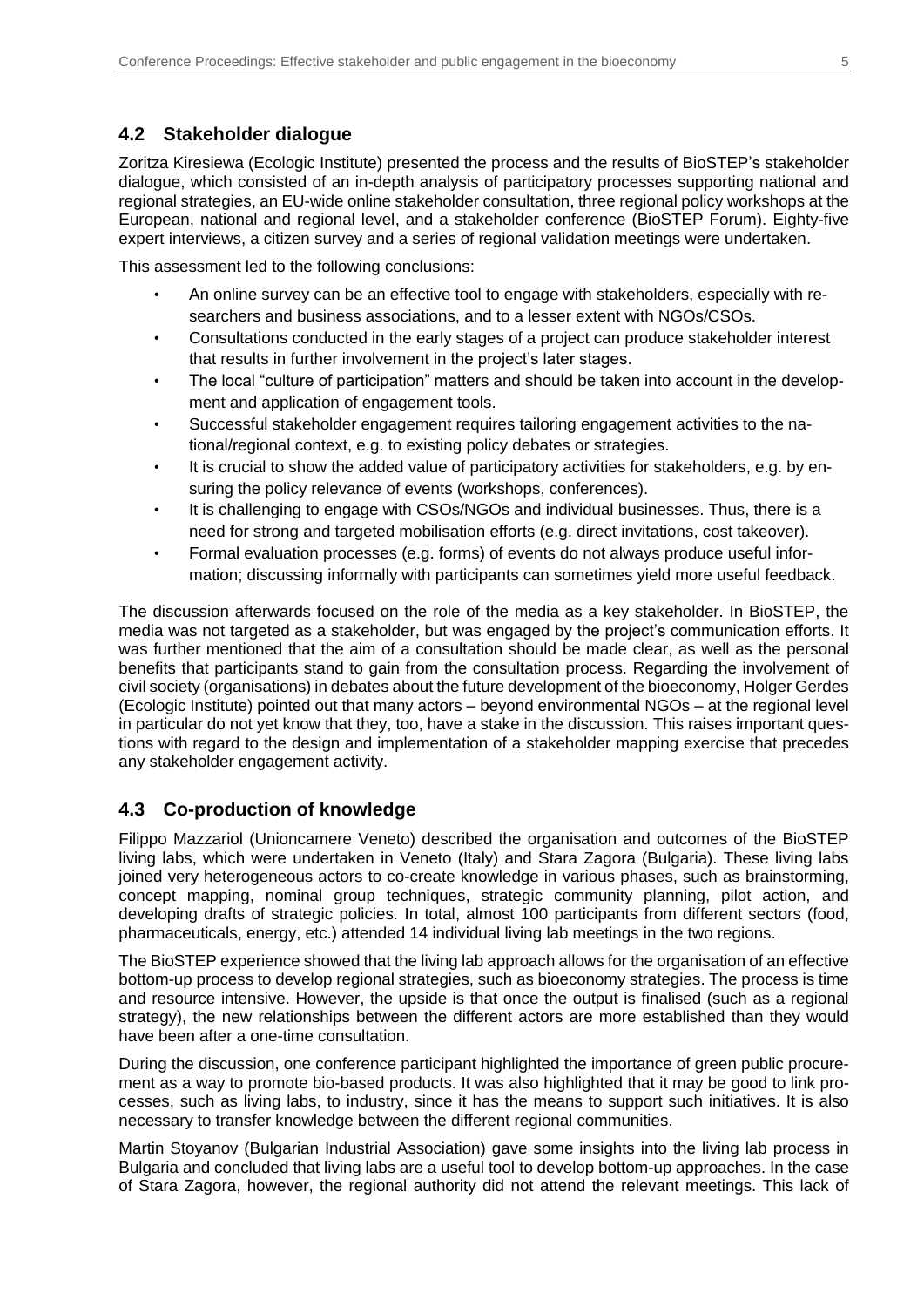commitment could have been avoided by raising awareness about the bioeconomy and its regional potentials before the start of the living lab process (e.g. by organising the BioSTEP exhibition with biobased products at a slightly earlier stage).

### *Concluding remarks*

Holger Gerdes (Ecologic Institute) concluded the session by pointing out that a strict differentiation between the three modes of participation (education & information, stakeholder dialogue, co-production of knowledge) might be difficult in practice, particularly as concerns the latter two modes of participation. He highlighted that in order to qualify for "co-production of knowledge", two aspects should be taken into account: that stakeholders are part of a medium to long-term participatory process consisting of numerous consecutive meetings, and that there is continuous involvement and commitment of a key stakeholder (e.g. a public agency or cluster organisation) who is willing and able to implement the formulated actions or strategies.

# **5 The future research & innovation agenda: Priorities of the EU Bioeconomy Stakeholders Panel**

In her [presentation,](https://www.bio-step.eu/fileadmin/BioSTEP/Bio_events/BioSTEP_Conference_Bunthof.pdf) Christine Bunthof (Wageningen UR, Member of the EU Bioeconomy Stakeholders Panel) stated that the panel process was undertaken with the help of open calls for members in 2013 and 2016. Besides the development of the manifesto, the panel formed action groups on the circular economy, awareness raising, regions and education & training. Christine Bunthof highlighted that R&I are cornerstones for transition and that there is a need for new concepts, processes and products. She pointed out that research and innovation priorities should focus on the potential of natural resources, the impact on ecosystems and societal transition; these areas have also been translated into key guiding principles in the manifesto. According to Christine Bunthof, new business models as well as new community models need to be developed to enable the transition to a bio-based economy.

# **6 Effective stakeholder and public engagement in the bioeconomy: BioSTEP's recommendations for future research**

Rainer Janssen (WIP Renewable Energies) opened the final part of the BioSTEP conference by highlighting the importance of concepts such as the bioeconomy for building a better future, and moderated the session in which the following recommendations were [presented:](https://www.bio-step.eu/fileadmin/BioSTEP/Bio_events/BioSTEP_Conference_Research_Recommendations.pdf)

### **6.1 Recommendation 1: Integrating priorities of civil society into bioeconomy research agendas**

Elaborating research agendas jointly with civil society organisations (CSOs) potentially fosters the inclusion of societal knowledge, democratizing research programs and enhanced engagement with actors from civil society.

Greet Overbeck (Wageningen UR) explained how mission-driven CSOs can be included more effectively into R&I policymaking by involving them in significant roles (e.g. agenda setting or proposal evaluation), emphasizing the societal impacts of the program and funding smaller projects (to reduce entry barriers). Hence, not all of the recommended actions require significant resources.

### **6.2 Recommendation 2: Developing and testing models for co-creation in the bioeconomy**

The importance of public engagement is increasingly recognised. However, many engagement strategies focus on the "lower steps" of the engagement ladder, such as dissemination activities and dialogue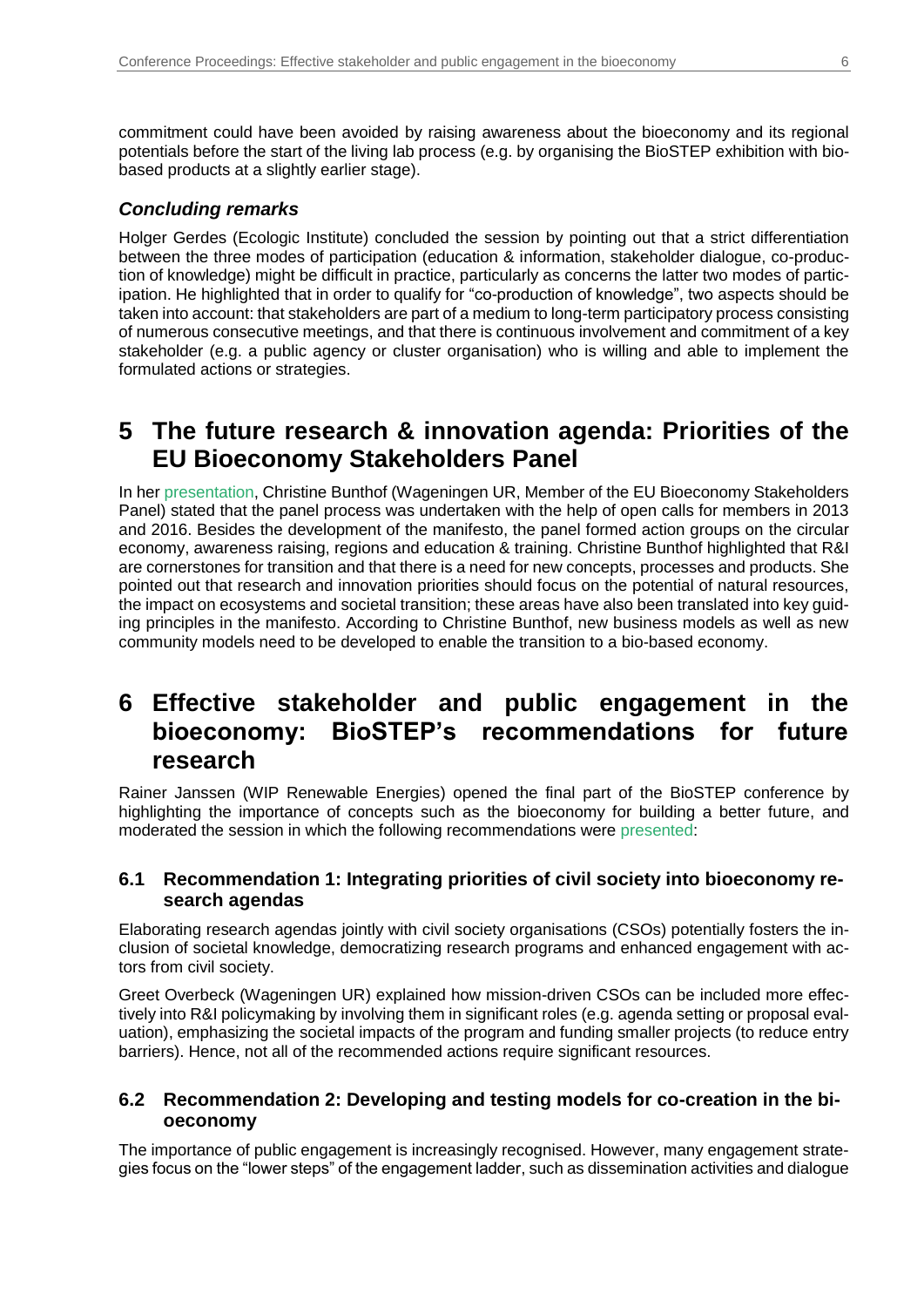formats. These are important, but only as a foundation to organize co-creation processes, where stakeholders and the public are embedded, empowered and involved to a significant extent. This co-creation potentially goes beyond awareness raising to enhance public ownership and socially robust product development as well as a greater understanding of the bioscience innovation process.

Kate Millar (University of Nottingham) explained how such co-creation could be fostered. In order to integrate society's knowledge and to co-develop new ideas, it is necessary to "leave" the laboratories and other formal research and development spaces. Besides building the tools that are necessary for co-creation, it is crucial to also provide (physical) spaces where people can meet, connect and build. These spaces could be supported, and the required tools could be catalogued, preferably on an openaccess platform.

#### **6.3 Recommendation 3: Communicating complex topics about the bioeconomy to the general public**

Public awareness and knowledge about bio-based products is still very limited. In order to inform the public as consumers, enhance their decision making, and facilitate their engagement with a broader public in the bioeconomy, communication is crucial.

With respect to the challenge of communicating complex concepts like the bioeconomy, Boris Mannhardt (BIOCOM) highlighted the success of the exhibitions, which were able to reach a total of 4,000 people. Thus, the addressed audience did interact but limited in its number – considering that there are 500 million European citizens. In order to reach more people and more spheres of the public, new communication tools are needed. These should be prototyped and evaluated in order to identify the best communication tool for the respective communication goal.

### **6.4 Recommendation 4: Analysing the regional transition to the bioeconomy**

The growth of the bioeconomy varies significantly within and across European countries, which can be partly explained by an increasing disparity in productivity within the OECD countries. In order to accelerate the respective local transitions to a sustainable bioeconomy, building networks on the foundation of relationships is crucial. These relationships are, for example, necessary to build new bio-based value chains or coordinate the joint efforts of a regional community.

Sara Davies (EPRC) explained that one challenge of building bioeconomy networks is bringing actors who previously had no need or opportunity to communicate into contact. In the end, building these linkages could improve evidence-based policy making (e.g. cohesion policy and EU rural development policy), regional strategies, and the allocation of funding to and development of marginalized regions.

### **6.5 Recommendation 5: Ensuring responsible research & inclusive innovation in the bioeconomy**

Today, policymakers are increasingly discussing the need to define responsibility in bioeconomy innovation processes. Sustainability assessments and mapping tools are available. However, more information is needed on the scope, tools and approaches to integrate this knowledge. At the same time, science and innovation policy needs to meet public expectations with respect to the uptake of societal knowledge and the way in which science itself is conducted.

Kate Millar (University of Nottingham) explained the Responsible Research and Innovation (RRI) concept. The European Commission H2020 RRI strategy defines several key themes, such as engagement, policy, gender equality, science education, open access, ethics and governance. New funding schemes and research processes should embed these RRI key themes in the development and implementation stages.

Integrating these RRI core themes has the potential to enhance the understanding of social, economic and environmental impacts and knowledge about uncertainty. Embedding the RRI principles can also enhance transparency in bio-based technology assessments and democratize science. The understanding of social, environmental and economic impacts would thereby be improved, which could lead to a socially robust development of products and ethically informed investments into the bioeconomy.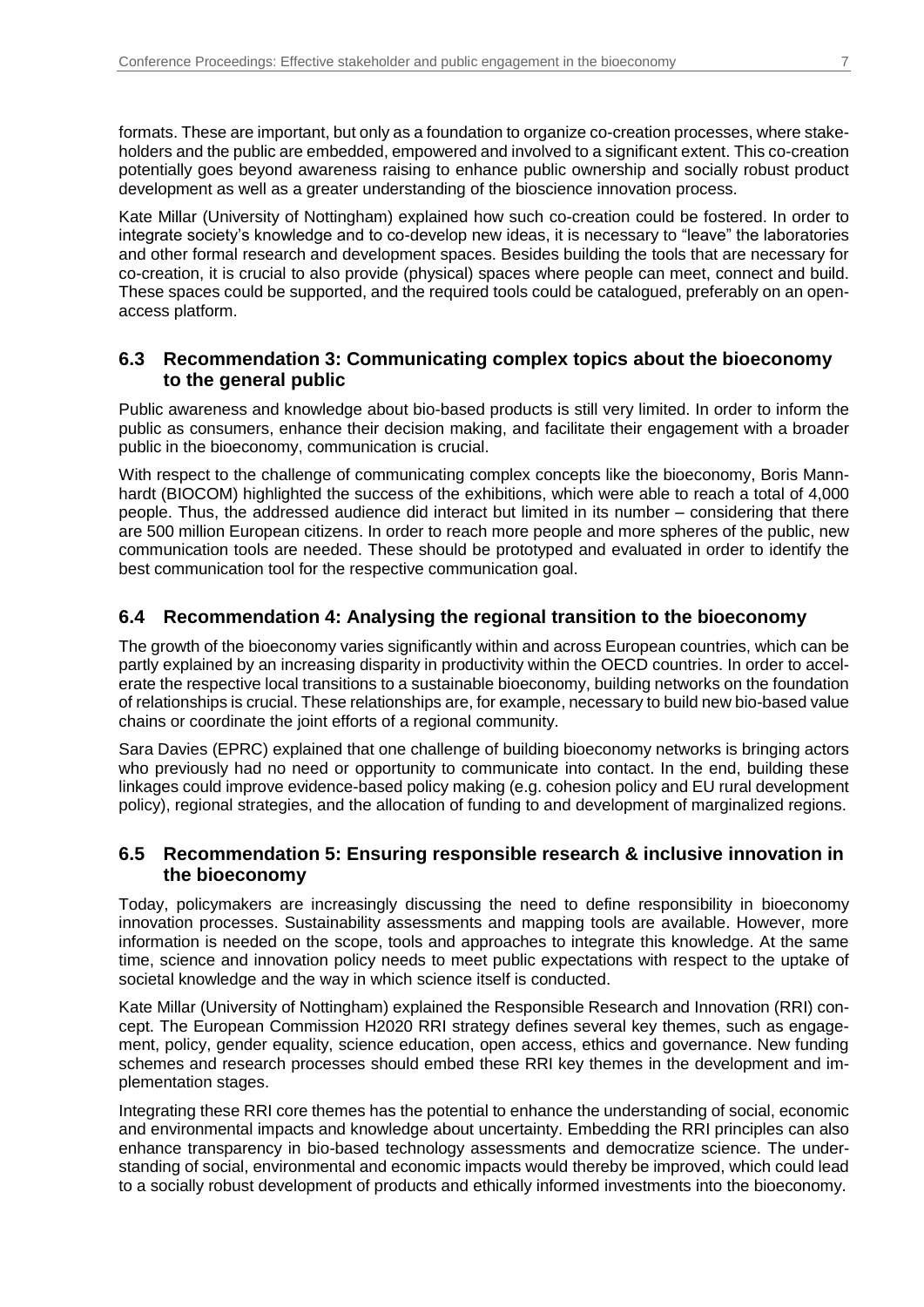### *Voting*

After the presentation of the five research recommendations, the conference participants were invited to vote on what they consider the most important and the second most important research recommendation. The results are displayed below:

|  |  |  |  |  | Voting round #1 - Please choose your most important Research Recommendation |
|--|--|--|--|--|-----------------------------------------------------------------------------|
|--|--|--|--|--|-----------------------------------------------------------------------------|

|                                                                               | <b>Responses</b> |       |
|-------------------------------------------------------------------------------|------------------|-------|
|                                                                               | <b>Percent</b>   | Count |
| Integrating priorities of civil society into bioeconomy<br>research agendas   | 29,41%           | 15    |
| Developing and testing models for co-creation in the<br>bioeconomy            | 3,92%            | 2     |
| Communicating complex topics of the bio-economy<br>to the general public      | 39,22%           | 20    |
| Analysing the regional transition to the bioeconomy                           | 23,53%           | 12    |
| Ensuring responsible research and inclusive innova-<br>tion in the bioeconomy | 3,92%            | 2     |
| Total                                                                         | 100%             | 51    |

Voting round #2 - Please choose your 2nd most important Research Recommendation

|                                                                                                                                                                                                                               | <b>Responses</b> |       |
|-------------------------------------------------------------------------------------------------------------------------------------------------------------------------------------------------------------------------------|------------------|-------|
|                                                                                                                                                                                                                               | <b>Percent</b>   | Count |
| Integrating priorities of civil society into bioeconomy<br>research agendas<br>Developing and testing models for co-creation in the<br>bioeconomy<br>Communicating complex topics of the bio-economy<br>to the general public | 16,67%           | 9     |
|                                                                                                                                                                                                                               | 12,96%           |       |
|                                                                                                                                                                                                                               | 22,22%           | 12    |
| Analysing the regional transition to the bioeconomy                                                                                                                                                                           | 24,07%           | 13    |
| Ensuring responsible research and inclusive innova-<br>tion in the bioeconomy                                                                                                                                                 | 24,07%           | 13    |
| Total                                                                                                                                                                                                                         | 100%             | 54    |

#### *Open discussion*

One conference participant highlighted the increasing importance of services in the creation of value in today's economy, a trend called 'servicification' by the OECD. This participant suspected that many services related to the bioeconomy could be integrated into bioeconomy research and strategies.

Another participant highlighted that participatory approaches are suitable for reaching a narrow target group; to reach more people, however, mass media would be needed. At the same time, it seems that media outlets are not interested in regional and small projects, but in national approaches where credible sources for data can be found. Within the BioSTEP project, the media were not defined as single stakeholder group. Rather, the media were addressed within all the actions that targeted broader publics. Kate Millar (University of Nottingham) also highlighted that there are many different levels and business models in the media landscape. For some of them, regional or local lighthouse projects also are interesting. Holger Gerdes (Ecologic Institute) added that regional case studies might very well have an impact beyond their regional boundaries; however, it needs to be ensured that the knowledge generated is summarized and prepared in a way that facilitates take-up elsewhere.